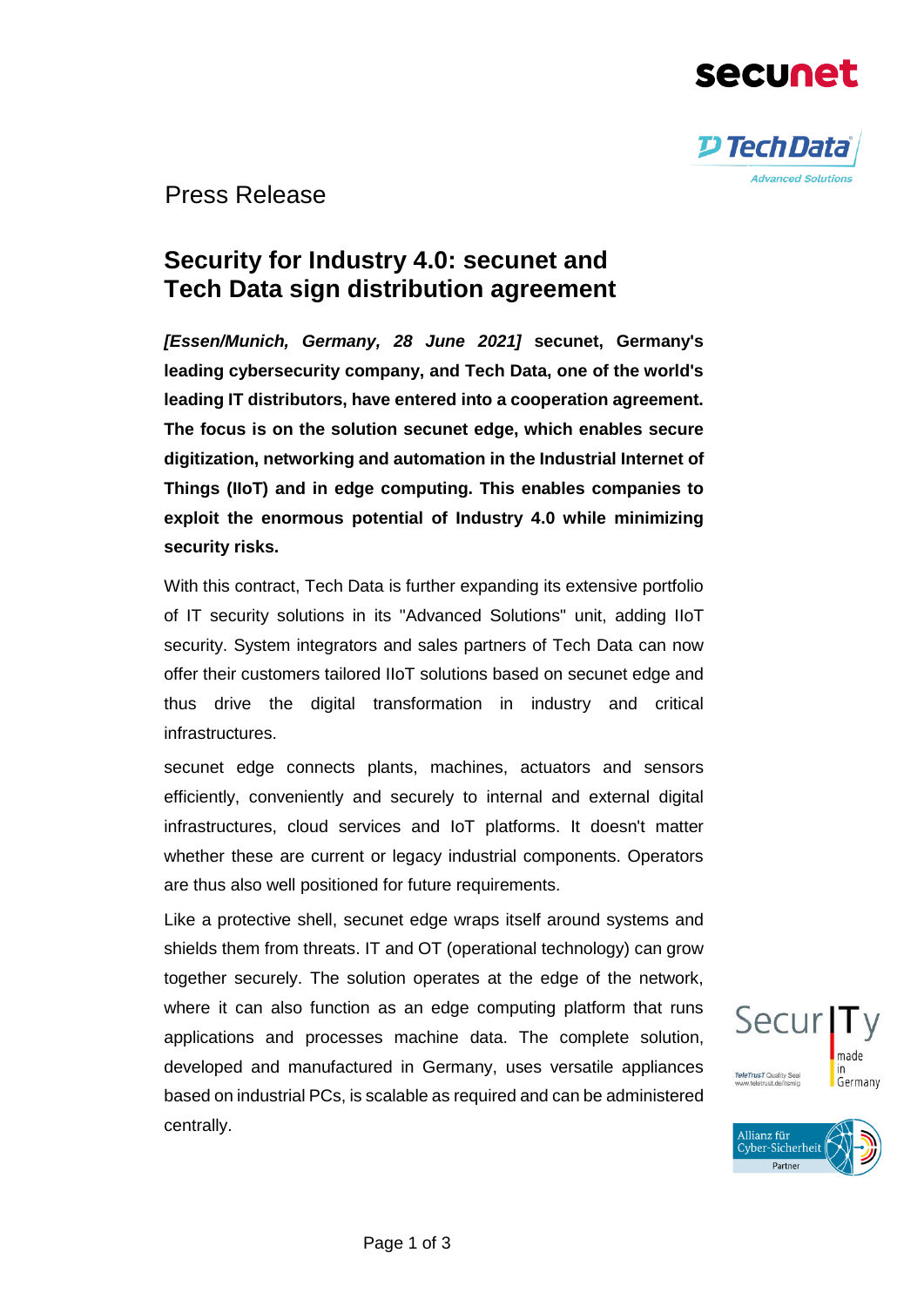



Press Release

"In the industrial environment, we are increasingly relying on indirect sales," says Axel Deininger, CEO of secunet. "In Tech Data, we have gained a strong partner for this. Tech Data's sales expertise and excellent market position ideally complement secunet's technological expertise in the field of Industry 4.0."

Ralf Stadler, Director of the Security, Mobility & IoT Business Unit at Tech Data DACH, on the new contract: "I am very pleased about the conclusion of the contract with secunet, with which we can now offer our sales partners in the industrial sector security solutions even more concretely. secunet has proven in many projects that they can set up and implement resilient, secure digital infrastructures. A perfect complement in my eyes also for our Datech Solutions partners, who address many customers in the Industry 4.0 segment."

#### **Press contact**

Patrick Franitza Spokesman

secunet Security Networks AG Kurfürstenstraße 58 45138 Essen/Germany Phone +49 201 54 54-1234 Fax +49 201 54 54-1235 E-mail[: presse@secunet.com](file://///VERWALTUNG/verwaltung/Verwaltung/Marketing/_Intern/neue%20Laufwerkstruktur/PR%20(Christine,%20Patrick)/2014/Pressemeldungen/Final/presse@secunet.com) [http://www.secunet.com](http://www.secunet.com/)

#### **secunet – Protecting Digital Infrastructures**

In an increasingly networked world, Germany's leading cyber security company, secunet offers a combination of products and consulting services, robust digital infrastructures and the highest level of security for data, applications and digital identities. secunet specializes in areas with unique security requirements, like the cloud, IIoT, eGovernment and eHealth. With secunet's security solutions, companies can comply with the highest security standards in digitization projects and advance their digital transformation.

More than 700 experts strengthen the digital sovereignty of governments, businesses and society. secunet's customers include German federal ministries, national and international organizations and more than 20 DAX-listed corporations. The company was established in 1997, is listed in the Prime Standard segment of the Frankfurt Stock Exchange and generated revenues of around 285 million euros in 2020.

secunet is IT security partner of the Federal Republic of Germany and a partner of the Alliance for Cyber Security.

*Further information can be found a[t www.secunet.com](http://www.secunet.com/)*

Secur made TeleTrusT Quality Seal